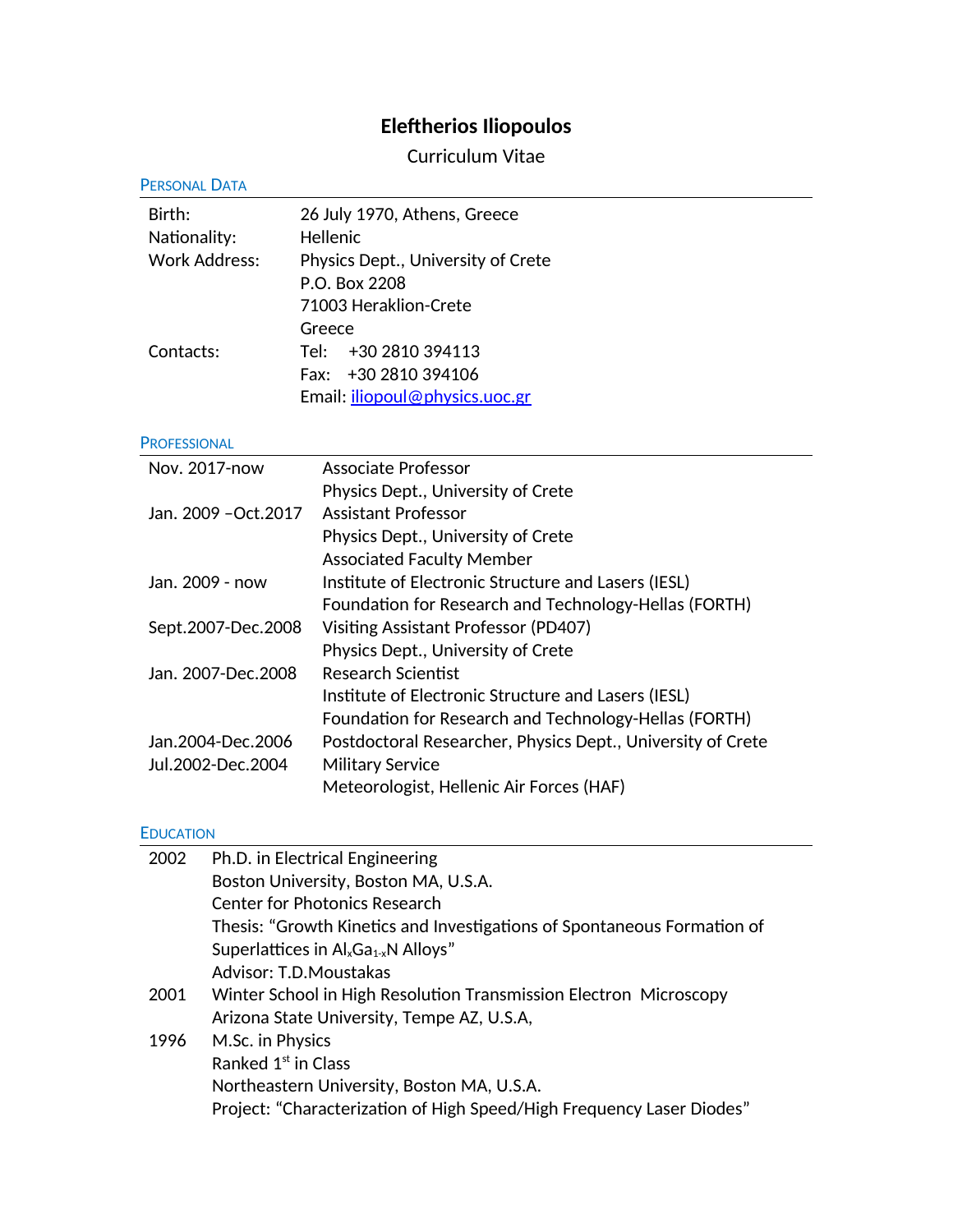(Research Laboratory of Electronics-MIT)

1994 B.Sc. in Physics (Ptychion) Physics Dept, National and Kapodistrian University of Athens Thesis: "Spontaneous Symmetry Breaking in  $\varphi^4$  Field Theories"

#### HONORS - AWARDS

- $\checkmark$  Permanent Steering Committee Member of EXMATEC (Expert Evaluation and Control of Compound Semiconductors Materials and Technologies) biannual workshop
- $\checkmark$  National representative and vice-president of 1<sup>st</sup> WP of European Research coordination project COST MP0805
- $\checkmark$  Elected Board of Directors member of "Micro & Nano Hellenic Scientific Society"
- $\checkmark$  11 invited talks in international conferences
- $\checkmark$  Appointed workpackage leader in ORAMA project
- $\checkmark$  Best poster award in MRS Fall 2000 Meeting
- $\checkmark$  Research fellowships from ONR and DARPA
- $\checkmark$  Hellenical Chemical Society Award

## RESEARCH ACHIEVEMENTS

- $\checkmark$  Quantified the kinetic mechanisms of InGaN(0001) epitaxial growth and identified the optimum growth window for the epitaxy of device quality homogeneous thick InGaN films in the entire composition range
- $\checkmark$  Identified the role of polarization fields in the operation of InGaN photovoltaic devices and the optimum design for efficient single heterostructure solar cells
- $\checkmark$  Developed experimental methodology for sub-Johnson noise M4C measurements of carrier effective mass and transport parameters in high resistivity semiconductor speciments
- $\checkmark$  Developed room temperature operating AlGaN/GaN resonant tunneling diodes (RTDs)
- $\checkmark$  Developed GaN QDs embedded in dielectrics/Si for non-volatile memory devices applications
- $\checkmark$  Identified the bandgap dependence of InAlN alloys on composition and demonstrated its non-parabolic function relation
- $\checkmark$  Developed high quality AlGaN/GaN heterostructures with "state of the art" 2DEG electrical properties for HEMT and EG-FET device applications.
- $\checkmark$  Developed InGaN thin films in the entire composition range and InAlN films latticematched to GaN
- $\checkmark$  Demonstrated the predominant role of excited molecular species in the growth of III-Nitrides by plasma-assisted molecular beam epitaxy
- $\checkmark$  Reported for the first time the spontaneous formation of superlattices in AlGaN alloys
- $\checkmark$  Identified the growth kinetics mechanism that controls the composition of AlGaN films in plasma-assisted molecular beam epitaxy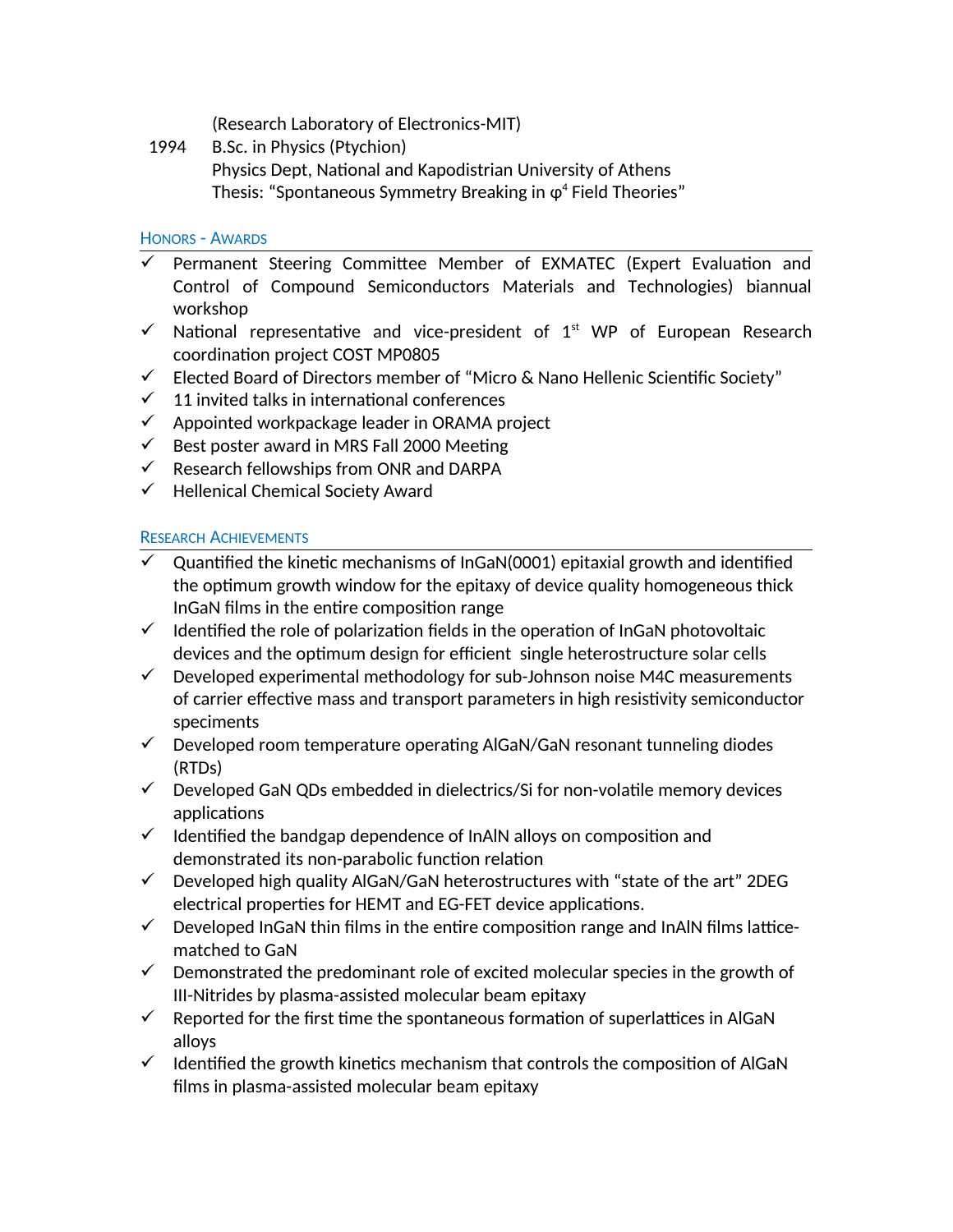- $\checkmark$  Identified the dependence of AlGaN alloy ordering on crystal polarity and kinetic conditions of growth and show its effect on optical properties
- $\checkmark$  Identified the dependence of GaN photoluminescence on Si doping and developed a model to account for the width of PL spectra
- $\checkmark$  Reported the absence of Burstein-Moss effect in heavily doped n-GaN films

## TEACHING EXPERIENCE

| 2011:     | Organizer, "21 <sup>st</sup> Advanced Physics Summer School in Nanoelectronics", |
|-----------|----------------------------------------------------------------------------------|
|           | Heraklion-Crete, July 2011                                                       |
| 2008-now  | "Advanced Physics Labs", Physics Dept., Univ. Crete                              |
| 2008-2014 | "Physics Labs II (Electromagnetism), Physics Dept., Univ. Crete                  |
| 2007-now  | "Topics in Contemporary Physics", Physics Dept., Univ. Crete                     |
| 2006-now  | "Circuit Analysis", Physics Dept., Univ. Crete                                   |
| 2004      | "Semiconductor Physics", in Advanced Physics Summer School-2004,                 |
|           | Physics Dept., Univ. Crete                                                       |
| 1998-2001 | Part of graduate course "Solid State Devices", Elec. Eng. Dept, Boston           |
|           | University                                                                       |
| 1995-1996 | Teaching Assistant in "Modern Physics" and "Astronomy and                        |
|           | Astrophysics" classes, Physics Dept., Northeastern Univ.                         |
| 1994-1996 | Teaching Assistant in "Physics Labs", Physics Dept., Northeastern Univ.          |
|           |                                                                                  |

- $\checkmark$  Advisor of 2 Ph.D. students Theses
- $\checkmark$  Advisor of 5 M.Sc. students Theses
- $\checkmark$  Participated in the 3 member advisory committee of 4 Ph.D. students
- $\checkmark$  Participated in the 7 member examination committee of 10 Ph.D. students
- $\checkmark$  Participated in the 3 member examination committee of 8 M.Sc. students

# RESEARCH INSTRUMENTATION DEVELOPMENT/ACQUISITION

- $\checkmark$  Responsible from procurement, installation and operation of closed cycle He superconductive magnet/cryostat in Physics Dept., UoC
- $\checkmark$  Responsible from procurement, installation and operation of Chemical Vapor Deposition (CVD) reactors for graphene and TMDs in Physics Dept., UoC
- $\checkmark$  Responsible from procurement and installation of Atomic Layer Deposition (ALD) reactor in Physics Dept., UoC
- $\checkmark$  Developed high accuracy, low noise double modulation instrumentation for thermo-magneto-transport (resistivity-Hall-Seebeck-Nernst) measurements
- $\checkmark$  Responsible for installation and operation of extended range (UV-Vis-NIR) variable angle spectroscopic ellipsometer in Physics Dept., UoC

# PROFESSIONAL ACTIVITIES

- $\checkmark$  Ex-Member of Board of Directors of "Micro & Nano Hellenic Scientific Society"
- $\checkmark$  Reviewer for international journals: Applied Physics Letters Physical Review B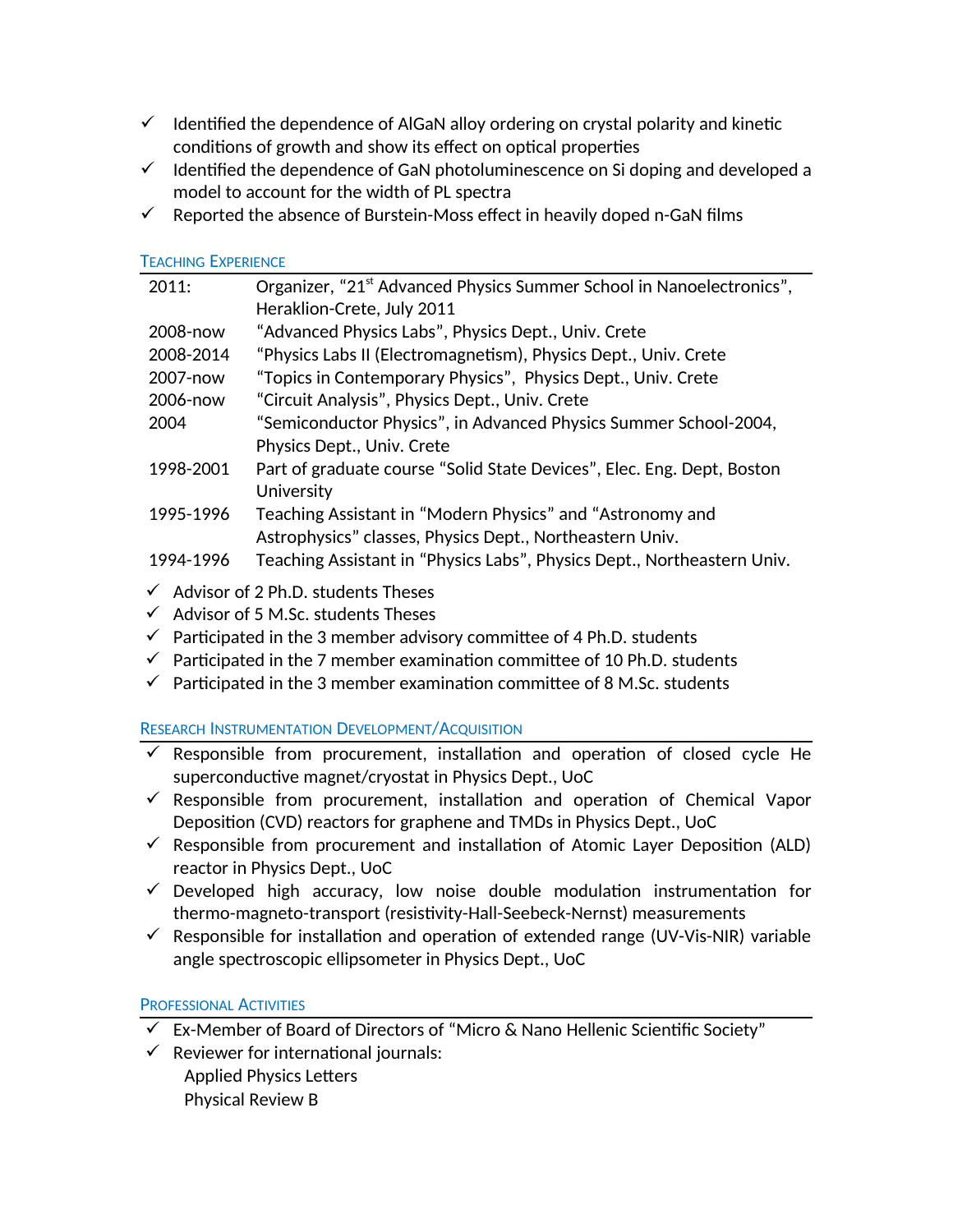Journal of Applied Physics Physica Status Solidi Optics Express Journal of Crystal Growth Microelectronics Engineering Applied Surface Science Thin Solid Films

# CONFERENCE COMMITTEES' PARTICIPATION

- $\checkmark$  "13<sup>th</sup> Expert Evaluation and Control of Compound Semiconductor Material and Technologies (EXMATEC 2016)", June 2016, Aveiro, Portugal: Steering Committee
- $\checkmark$  "12<sup>th</sup> Expert Evaluation and Control of Compound Semiconductor Material and Technologies (EXMATEC 2014)", June 2014, Delphi, Greece: Chairman of Organizing Committee
- $\checkmark$  "38<sup>th</sup> Workshop on Compound Semiconductor Devices and Integrated Circuits (WOCSDICE 2014)", June 2014, Delphi, Greece: Vice-chairman of Organizing Committee
- $\checkmark$  "5<sup>th</sup> International Conference on Micro- Nano-electronics, Nanotechnology and MEMS (Micro&Nano 2012)", October 2012, Heraklion: Organizing and Program Committees' member
- $\checkmark$  "4<sup>th</sup> International Symposium on Transparent Conductive Materials (TCM 2012)", October 2012, Xersonissos, Greece: Local Organizing Committee member
- $\checkmark$  COST MP-0805 Spring Training School on "Epitaxy and Structural Characterization of III-V-N Semiconductors", April-May 2012, Heraklion, Greece: Organizing Committee
- $\checkmark$  COST MP-0805 Workshop on "Site-controlled Epitaxy", May 2012, Heraklion, Greece: Organizing Committee
- $\checkmark$  "13<sup>th</sup> International Conference on Transparent Optical Networks (ICTON 2011)", 26-30 June 2011, Stockholm, Sweden: Scientific Program Committee member
- $\checkmark$  "4<sup>th</sup> International Conference on Micro- Nano-electronics, Nanotechnology and MEMS (Micro&Nano 2010)", 12-15 Dec. 2010, Athens, Greece: Organizing and Program Committees' member
- $\checkmark$  "19<sup>th</sup> European Workshop on Heterostructure Technology (HETECH 2010)", 18-20 Oct. 2010, Fodele, Greece: Organizing Committee member
- $\checkmark$  "3<sup>rd</sup> International Symposium on Transparent Conductive Materials (TCM 2010)", 17-21 Oct.2010, Analipsi, Greece: Local Program Committee member

# PRINCIPAL INVESTIGATOR IN RESEARCH GRANTS

- $\checkmark$  "High Efficiency III-Nitride Semiconductors Photovoltaic Devices (NitPhoto)", funded by Greek National Program "Thales", Jan. 2012-Oct.2015, amount 600 k€
- $\checkmark$  "Hybrid electroluminescence devices based on combination of light-emitting polymers and III-Nitride semiconductors", awarded by Research Promotion Foundation of Cyprus, duration Jan.2011-Dec.2014, amount 54 k€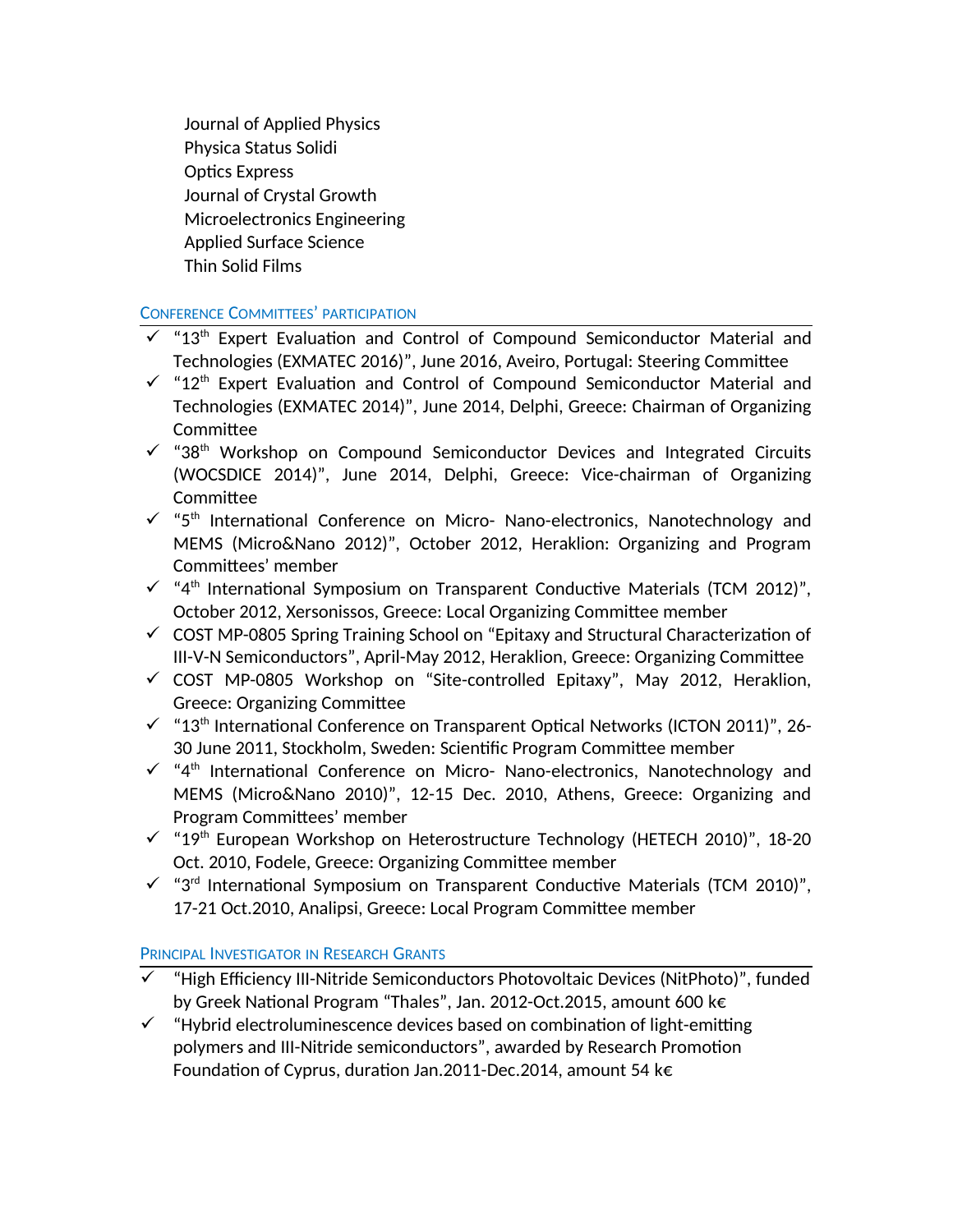- $\checkmark$  "UV-VIS tunable wavelength photodetectors based on quantum dots-resonant tunneling diodes III-Nitrides structures", awarded by European Space Agency (E.S.A.), duration Oct.2007-Jun.2009, amount 100 k€ + 250 k€
- $\checkmark$  "Lattice properties and microstructure of new III-Nitride semiconductor heterostructures", Greek-Polish Bilateral Projects, awarded by General Secretariat of Research and Technology-Greek Ministry of Development, started 2006, duration: 18 months, amount: 11 k€

# PARTICIPANT INVESTIGATOR IN RESEARCH GRANTS

- $\checkmark$  "Crete Center for Quantum Complexity and Nanotechnology" (CCQCN), FP7-REGPOT-No316165, EU funding (9/2013-11/2016), budget 4M€, Management Committee Member and Proposal co-author
- $\checkmark$  "Oxide Materials towards a Mature post-Silicon Electronics Era" (ORAMA), FP-7-NMP-246334, EU funding (10/2010-9/2014)
- $\checkmark$  "Materials for Robust Gallium Nitride" (MORGaN), Nanosciences, Nanotechnologies, Materials and New Production Technologies (NMP) Large scale integrating project, Grant agreement no: 214610, EU funding (11/2008 – 10/2011)
- $\checkmark$  "InAlN/(In)GaN Heterostructure Technology for Ultra-high Power Microwave Transistor" (ULTRAGAN), IST STREP Contract no. FP6-006903, EU funding (1/9/2005- 31/10/2008)
- $\checkmark$  "Interfacial phenomena at atomic resolution and multiscale properties of novel III-V semiconductors" (PARSEM), MRTN-CT-2004-005583, EU funding (1/3/2005- 28/2/2009)
- $\checkmark$  "Epitaxy and properties of novel III-N heterostructures and nanostructures", Pythagoras, funding from Greek Ministry of Education (1/3/2004-31/8/2006)
- $\checkmark$  "New Generation of GaN-based sensor arrays for nano- and pico-fluidic systems for fast and reliable biomedical testing" (GaNano), NMP-2002-505641-1, EU funding (2004-2006)

## INDUSTRIAL COOPERATION

- $\checkmark$  Participated in projects with EADS for the development of EG-HEMTs for nanofluidic and picofluidic applications
- $\checkmark$  Participated in projects with Aixtron and III-V Labs for the development of high power RF InAlN/GaN HEMT transistors
- $\checkmark$  Participated in projects with Lockheed-Martin Inc., EG&G Inc. (now part of Perkin-Elmer Inc.) and BAE Inc. for the development of ultraviolet and solar-blind detectors
- $\checkmark$  Participated in projects with AsTex Inc. for the development of ECR plasma source Participated in projects with Epion Inc. for the development of III-Nitrides growth using gas cluster ion beam source

## PUBLICATIONS STATISTICS

Number of publications in international 68refereed journals